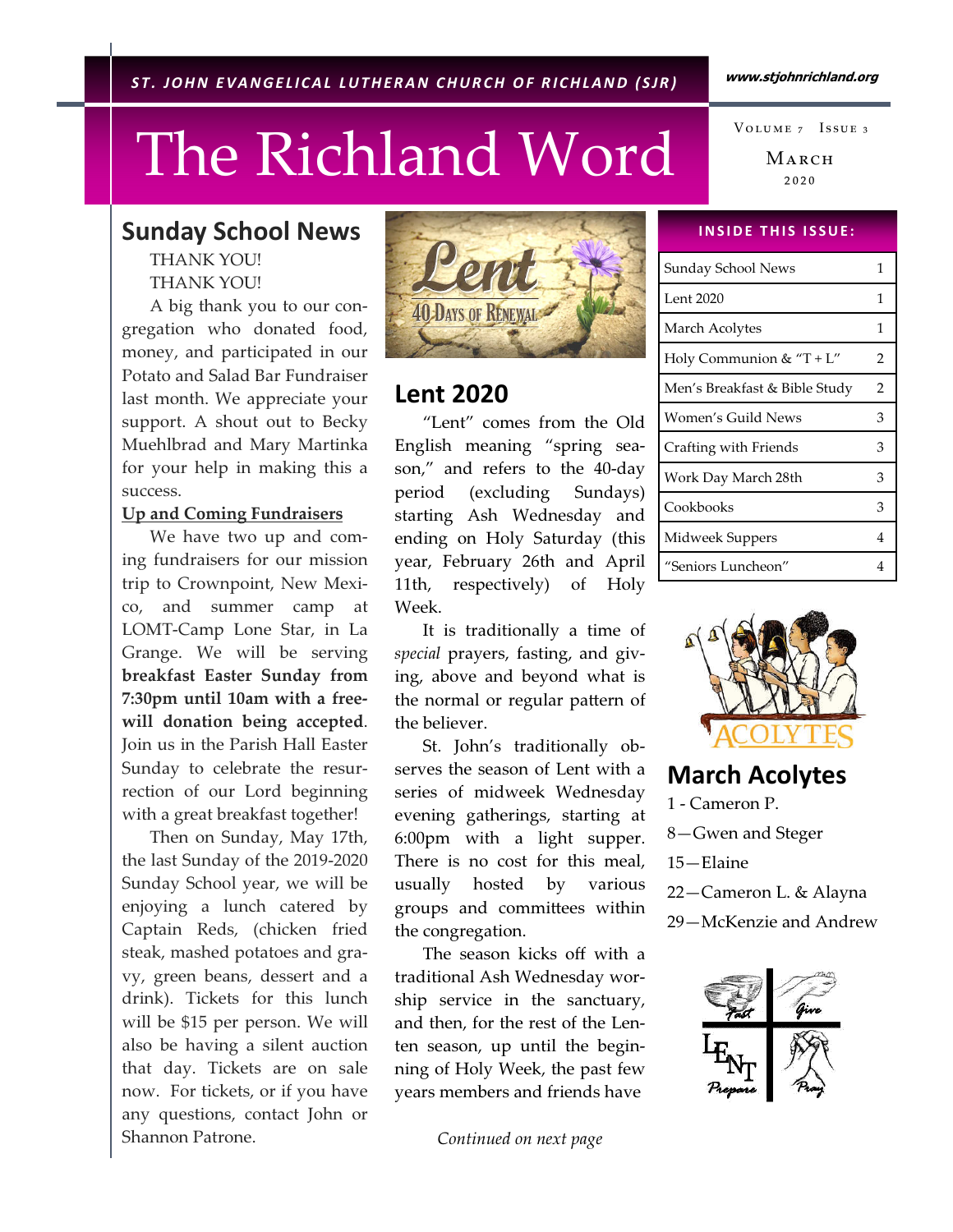#### $P_{\text{AGE 2}}$  Vo

## Holy Communion Available and "TRUTH PLUS LOVE"

 "Christians today are facing a crisis of influence. So many people dismiss us as either too rigid and judgmental in our convictions or too soft and easygoing in our response to challenging and complex issues. And with social media as our megaphone, we can now comment on anything and everything- often without thinking through how it might come across to others...especially to those whose only knowledge of God comes from us."

 With these words, evangelist Matt Brown introduces his book, "Truth Plus Love: The Jesus Way to Influence." According to Brown, truth communicated by employing the grace and love of God is what is needed today.

Beginning Wednesday evening, March 4th, starting at 6:50pm in the parish hall, you are invited to join others in learning how to more effectively communicate with others the faith we have learned to cherish. A meal will be available in the parish hall beginning at 6:00pm, and then at 6:50pm we will transition for the next 45", around tables, to hear, discuss, and learn more about "Truth Plus Love."

Also beginning in March, on March 8th, St. John will make the Sacrament of the Altar (Holy Communion) available to those that

## Men's Sunday Morning Breakfast & Bible Study

 Did you know that St. John's has a men's breakfast/bible study? Thanks to the vision of chef Chris Hamann, St. John offers a monthly (normally twice the Bible study. 7:30 to 8:45am. a month, as announced) men's

would like it, immediately following the worship service, on those Sundays it is not served within the worship service.

 Holy Communion (also called The Sacrament of the Altar, The Eucharist, or The Lord's Supper) has always been the center piece of Christian worship, faith and life. And with many not able to attend every Sunday, especially those certain Sundays when the sacrament is normally served, this way anyone who wants or feels a need for this healing meal, any Sunday, can find the nourishment for faith and life that they need at St. John.

 This service will be brief (5 to 10 minutes) and immediately follow the worship service. Those that would like the sacrament on those Sundays when it is not made available within the worship service, will simply be invited to gather at the front of the sanctuary, after the "Go in peace. Serve the Lord. Thanks be to God." Gathering together in the 1st pew in front of the pulpit, candidates will be led through a simple order of confession and forgiveness, the elements will be consecrated, and Holy Communion will be served.

 "Even now, return to Me, with all your heart" says the Lord (Joel 2) - Pastor Todd

breakfast, which includes a Bible study led by Pastor Todd. The study's current focus is the life of King David, as recorded in First Samuel.

Come for breakfast. Stay for

The next "B&B" is March 8th!



## Lent 2000 - continued from p. 1

gathered (or remained) in the parish hall, following the meal, for a time of devotion, learning, inspiration, and prayer.

 The focus of our midweek Lenten gatherings this year is improving our effectiveness in shining the light of Christ (the theme of the season of Epiphany) where we work and live: Truth Plus Love: The Jesus Way to Influence. Together we will look at particular Scripture passages that relate to ways to make our lives "more salty," using the image that Jesus gives us in Matthew 5.

 We will begin on Wednesday evening, March 4, and meet on the Wednesday evenings following, concluding the first Wednesday in April.

Wednesday evening schedule during the season of Lent: (up until Holy Week)

 5:30pm Vocal Choir (but not March 4th) 6:00pm Supper 6:50pm "Truth Plus Love" 7:40pm Handbell Choir (in the sanctuary)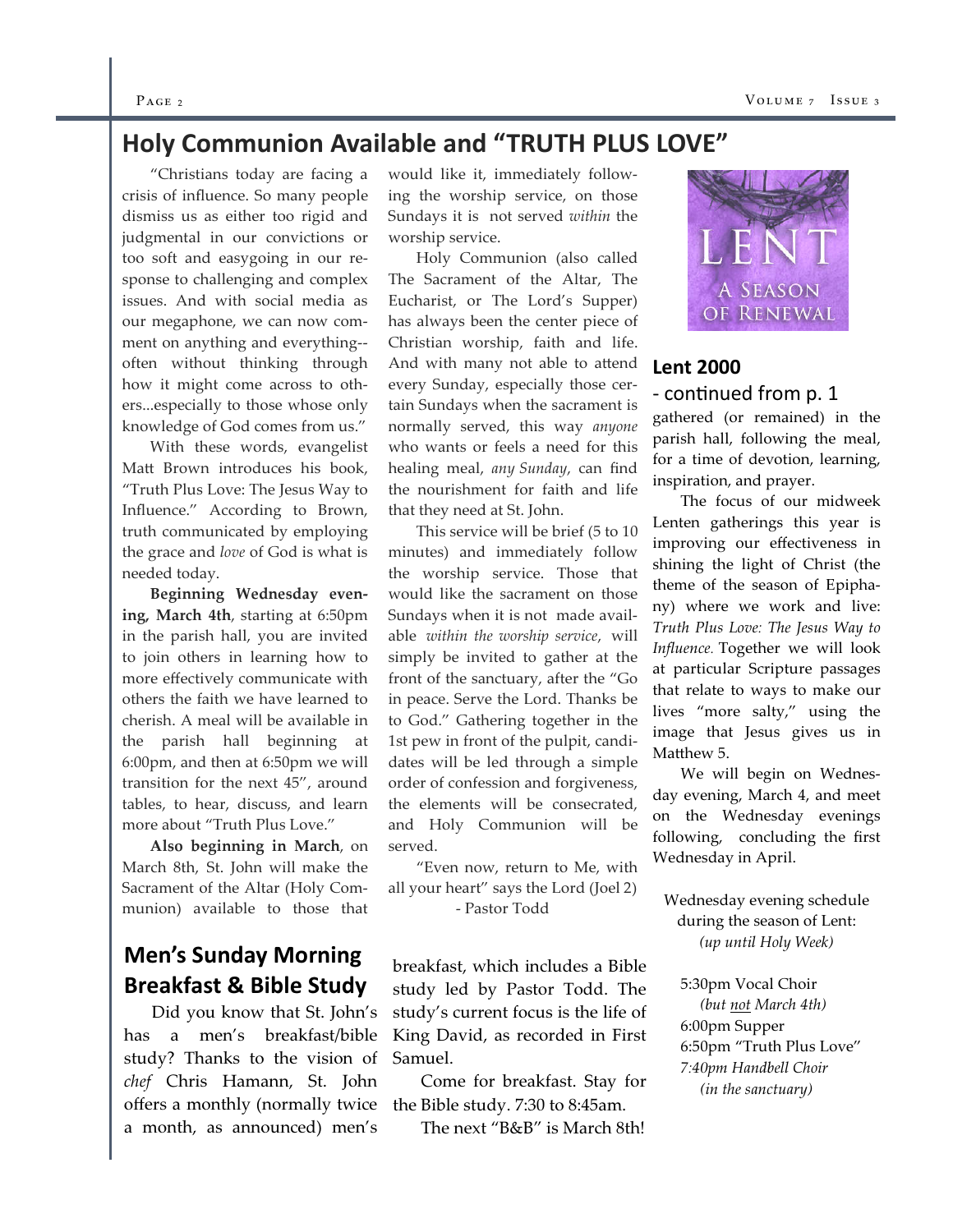#### Crafting  $w/$  Friends Women's Guild News

 The Women's Guild meeting in March is on the 15th and will consist of making sock bunnies for our shut-ins.

 Refreshments that day will be provided by Donna Sammons, Mary Martinka, and LaVerne Engelmann.

 Copies of the yearly Women's Guild schedule are in the sanctuary and the Parish Hall. If you are interested in helping with refreshments or giving a devotion where there is a blank, please call Brenda Kirchner or Sandy Brunton

 All women are invited to attend. Join us, we are a fun group of women.



## "Work Day" March 28th

 St. John's Property Maintenance Committee has set March 28th as a "work day" for the congregation to spruce up St. John's campus in preparation for the celebration of our Lord's resurrection in April. (The following Saturday, April 5th, is a back-up, in case of rain on March 28th.) Please bring your own work gloves.

 The day will begin at 8:00am and end approximately 11:30am.

Contact Ronald Roithner with any questions.



In March, crafters will be meeting on March 14th and 28th at 10am in the Parish Hall.

 Miriam Hees will continue to work with our new young ladies called "Charms". They are making dinner napkins to possibly sell as a fundraiser to aid in the expense of the summer programs (summer camp and mission trip) this year.

 We are looking into creating a back for our donated quilt top and completion of the quilt, plus we have begun work on blankets for Seton Hospital for advanced ill patients (families will be able to keep them).

 Consider joining us. We are a small group but have fun sharing ideas and projects.

- Sandy Brunton



## **Cookbooks**

 The Women's Guild still has a few remaining cookbooks available to sell. There are some on the table in the parish hall. The price of the cookbooks has been reduced to \$15 each.

 Contact the church office if you want one please or put your money in the envelope provided, and put that on Sandy's desk in the church office. Thank you.

## Thank You

 Thank you to Pastor Todd, Mark Muehlbrad, and the Church Council for the wonderful surprise on February 16th, with a certificate for 15 years of service and a gift certificate to area restaurants.

 I was surprised, and it was very appreciated!

I love my job!

- Sandy Brunton

## Thank You

 On behalf of myself and the rest of St. John's staff, I would like to thank the congregation for voting to approve a bonus this year for the staff at the recent meeting of the membership.

 God bless you. - Pastor Todd